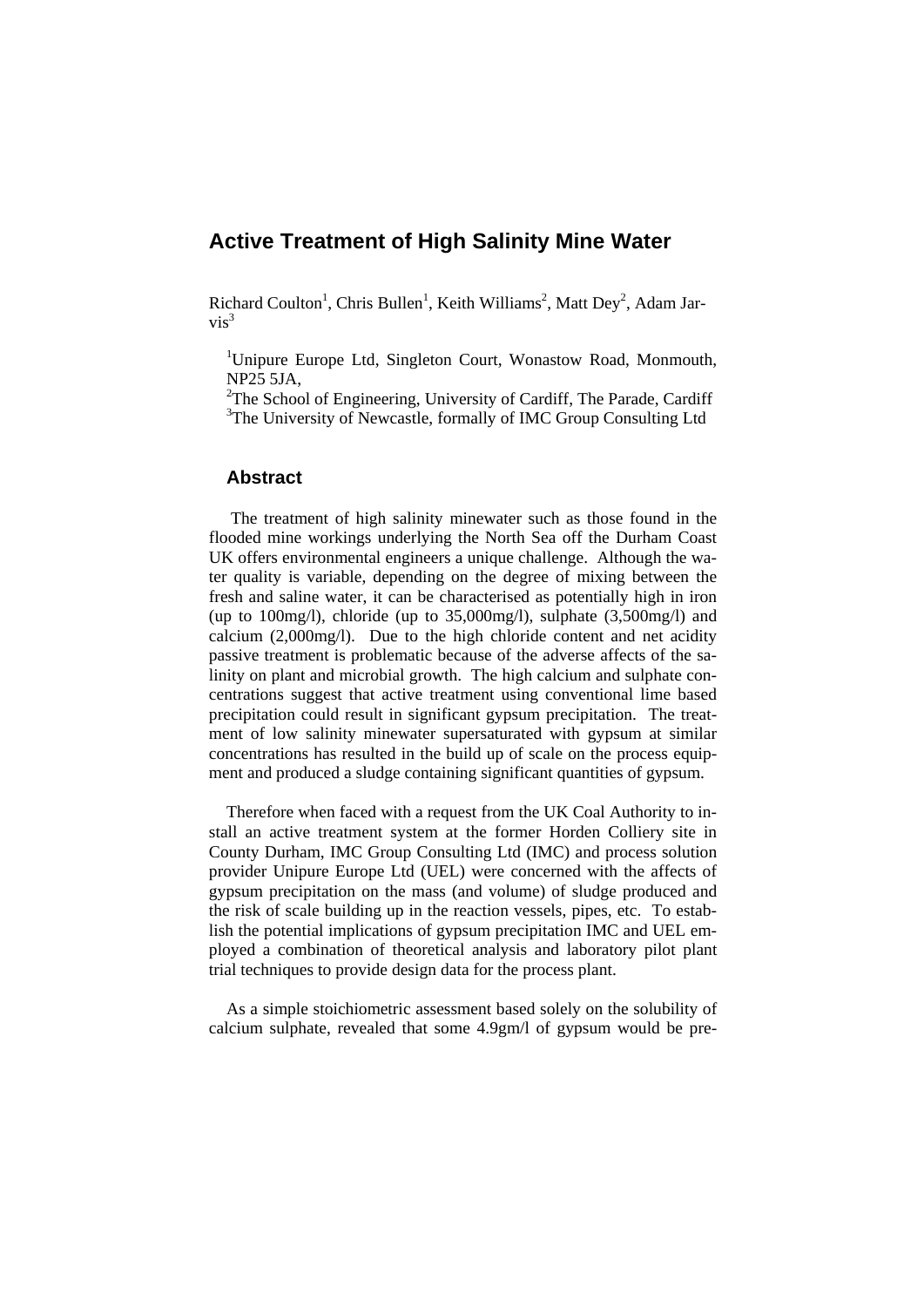cipitated. A more detailed assessment was undertaken using PHREEQC. This revealed that although the minewater is theoretically supersaturated in gypsum, the high chloride concentrations reduced the activity of the calcium sufficiently to limit gypsum precipitation.

To confirm this prediction and provide process design data, UEL in conjunction with Cardiff University undertook a series of laboratory scale pilot plant trials using a synthetic minewater solution made from seawater dosed with iron (Iron II chloride) and calcium chloride. The results from the trials demonstrated that despite the relatively high calcium and sulphate concentrations the resultant sludge only contained approximately 1% sulphate.

This paper discusses the results from the PHREEQC modelling and pilot studies in terms of predicting the mass of gypsum precipitated form high salinity mine water.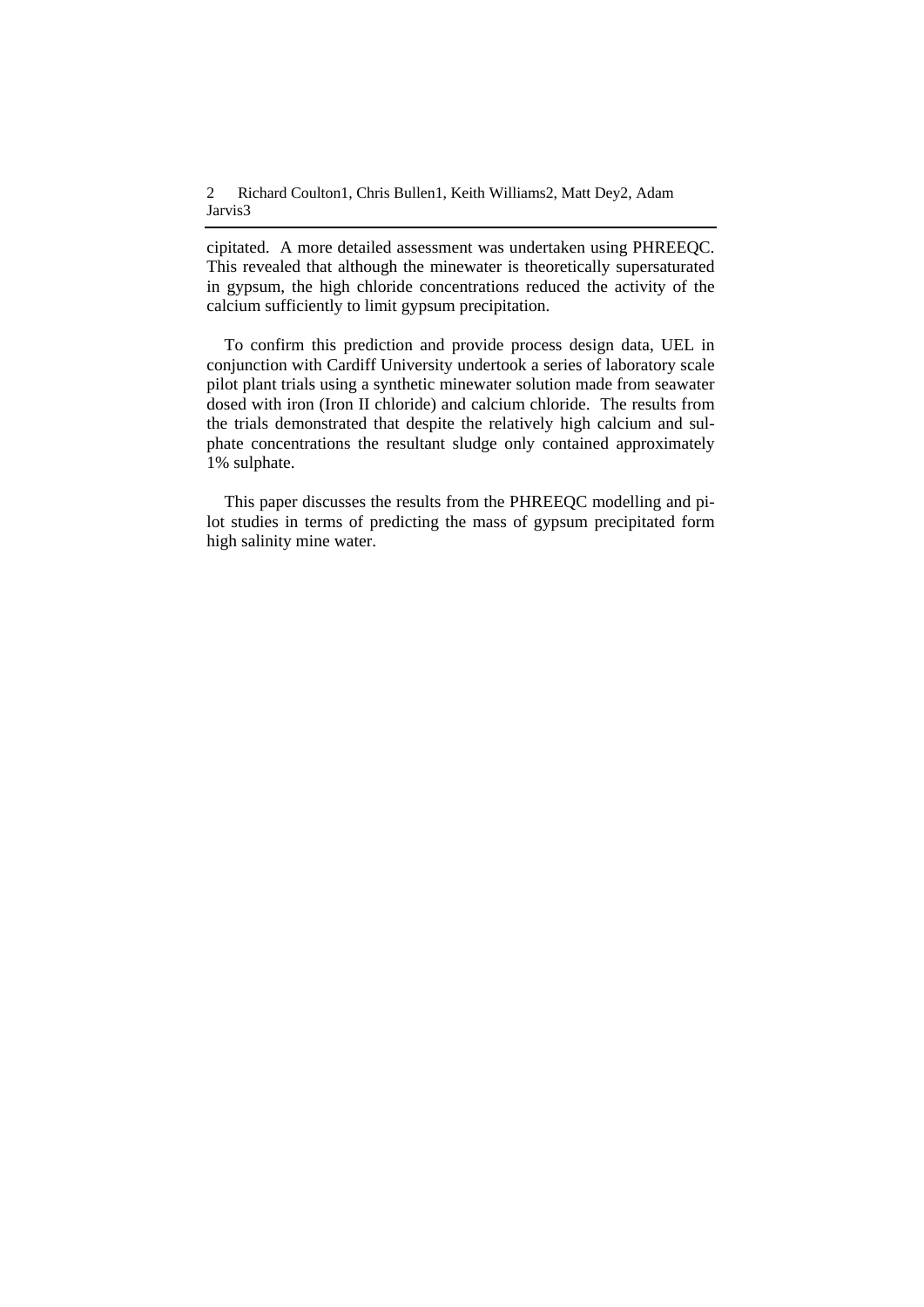#### **Introduction**

As a result of rising groundwater levels along the coast to the east of Durham, The Coal Authority has installed a temporary minewater treatment plant (TMWTP) at the site of the former Horden Colliery. The plant pumps and treats up to 540m<sup>3</sup>/hr (150l/s) from the capped mine shaft to stabilise groundwater levels, thereby prevent saline mine water polluting the locally important Permian Sandstone Aquifer.

Unipure Europe Ltd was appointed by the Coal Authority in Aug 2003 to design and build a temporary mine water treatment plant. Because of the anticipated high salinity of the water it was decided to undertake a series of laboratory trials at Cardiff University to simulate treatment of the mine water. Data from these trials formed the design basis for the plant currently operating at Horden.

The design of the TMWTP was based around the high density sludge (HDS) process. The HDS process was developed in the 1960's (Kostenbader et al, 1970) to counter the problem of high sludge volume problems associated with conventional hydroxide precipitation. By using recirculated sludge to encourage particle growth, rather than the formation of new hydroxide particles, the volume of sludge produced can be minimised (See Coulton et al 2003b).

Sampling revealed a stratified water column within the shaft, with fresh water near surface and highly saline water at depth. To reduce the risk of disturbing this stratification, IMC developed a pumping strategy which involved pumping from the near surface fresh water. However there was some concern that the required abstraction rate could disturb this stratification and therefore the process was designed to treat water containing high concentrations of chloride, sulphate and calcium (35,000mg/l) 3,500mg/l and 2,000mg/l respectively). The calcium and sulphate concentrations in the deep mine water were sufficiently high to suggest that significant quantities of gypsum could be precipitated, resulting in a large amount of sludge and potentially leading to the formation of scale. Therefore a combination of numerical analysis, bench tests and pilot trials were carried out to quantify the amount of gypsum precipitation likely to occur. These involved the following steps being followed:

- 1 Simple Stoichiometric calculations on worst case water quality
- 2 PHREEQC modelling on worst case water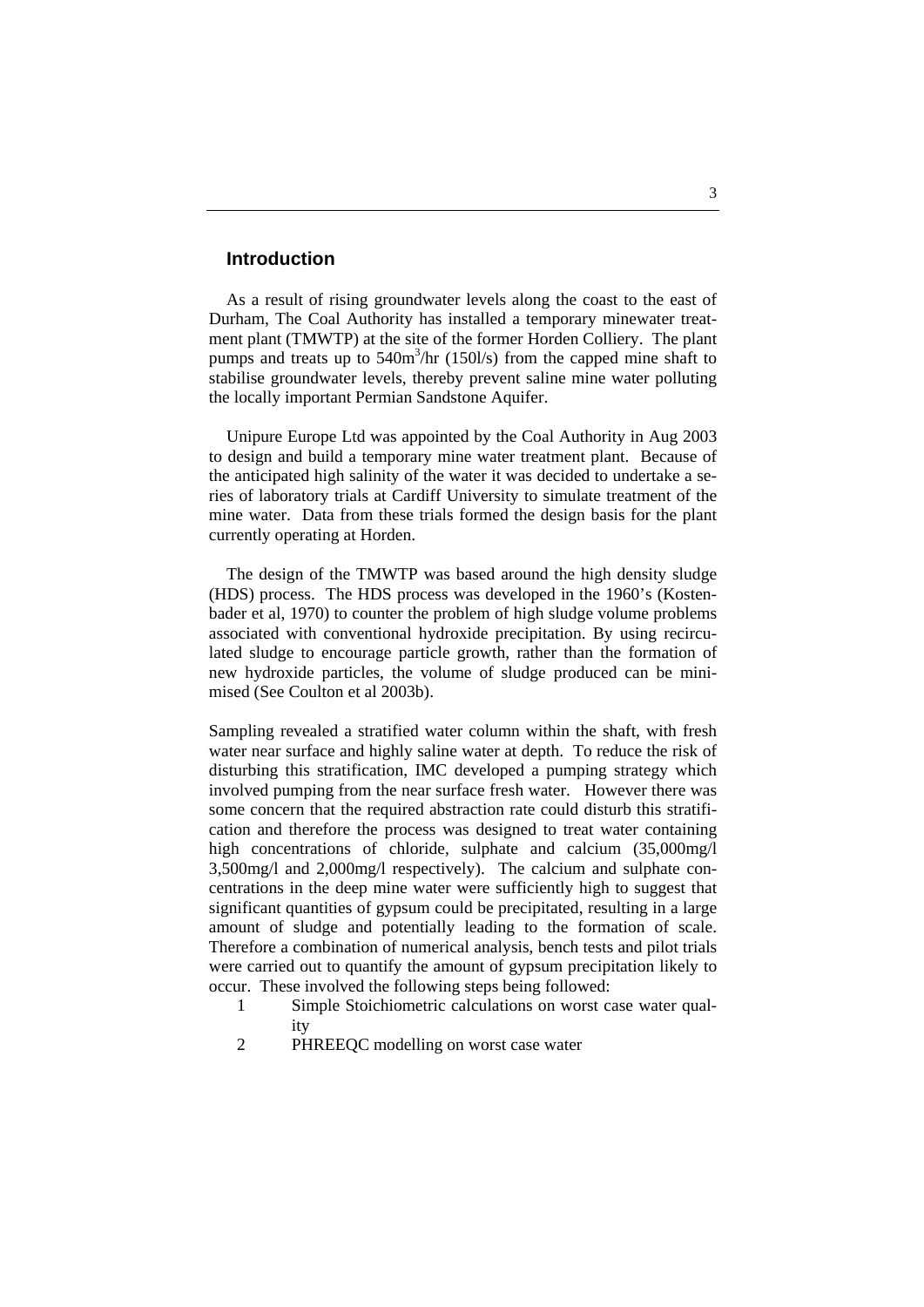4 Richard Coulton1, Chris Bullen1, Keith Williams2, Matt Dey2, Adam Jarvis3

- 3 PHREEQC modelling varying chloride and sodium concentrations
- 4 Laboratory batch tests varying chloride concentrations
- 5 Pilot plant trials on worst case water quality.

### **Simple Stoichiometric Neutralisation Modelling**

As part of the conceptual plant design, alkali usage and sludge production rates were calculated using simple stoichiometric modelling based the range of mine water quality parameters summarised in Table 1. These calculations predicted that 0.191 g/l of metal hydroxide would be precipitated along with up to 4.9 g/l of calcium sulphate. On this basis only 3.7% of the sludge mass produced by the plant would be iron hydroxide.

| <b>Parameter</b>       | Range              |
|------------------------|--------------------|
| pΗ                     | $5$ to $7$         |
| Chloride concentration | Up to 35,000mg/l   |
| Sulphate concentration | Up to $3,500$ mg/l |
| Dissolve Iron          | Up to $100$ mg/l   |
| Calcium                | Up to $2000$ mg/l  |

**Table 1 Assumed Influent Water Quality Range** 

### **PHREEQC modelling**

Because the stoichiometric analysis indicated a significant risk of gypsum formation, PHREEQC was used to provide a more robust assessment of the risk of gypsum formation over the anticipated range of chloride concentrations. The general water chemistry summarised in Table 2 was maintained constant whilst the chloride concentration was varied between 5,500mg/l and 35,500mg/l. The sodium concentration was also varied to maintain the overall charge balance.

The results from the PHREEQC analysis are summarised in Table 3 and reveal a theoretical reduction in the gypsum saturation index with increasing chloride concentration. In particular the results indicate that sig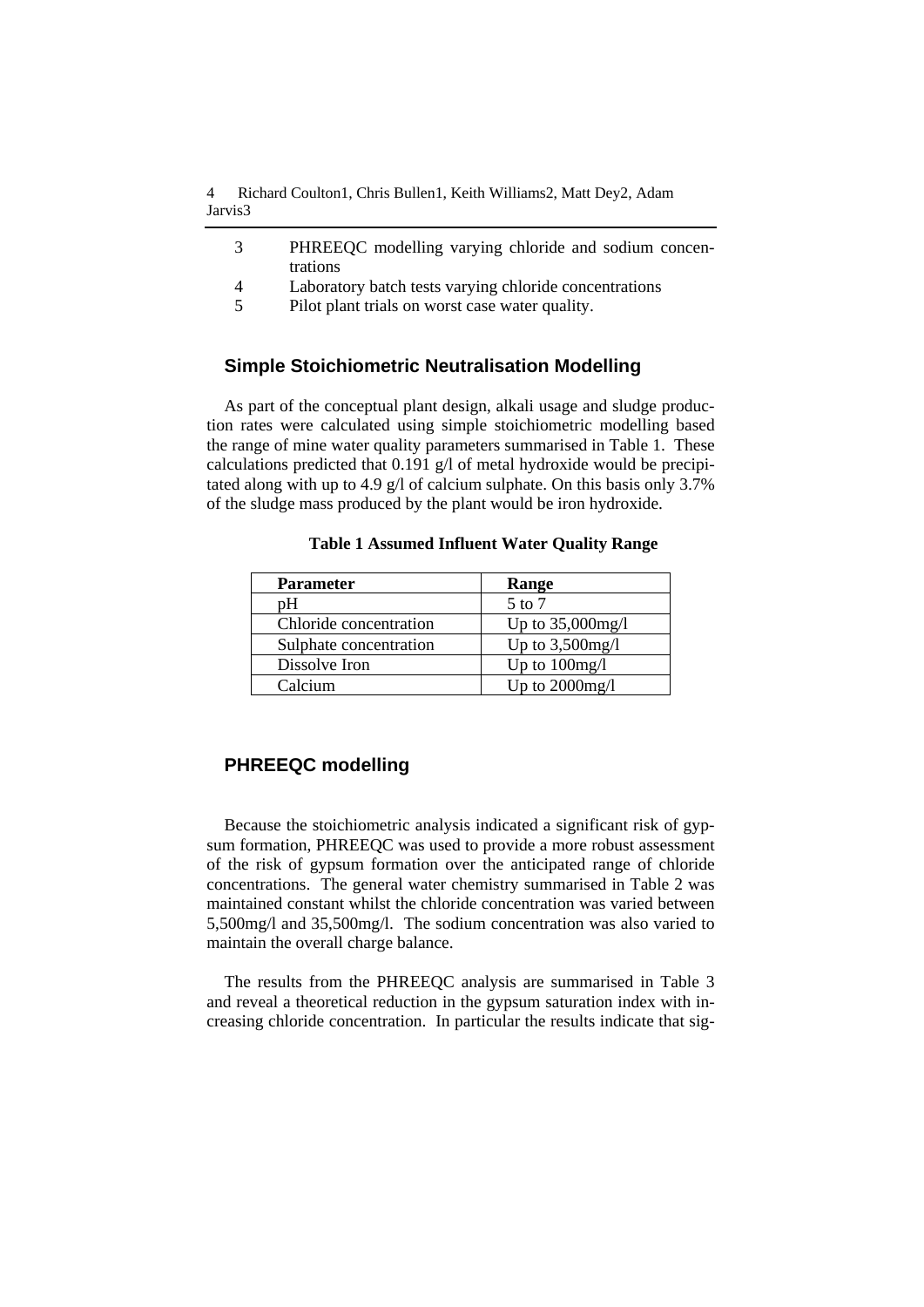nificant gypsum precipitation is unlikely to occur until the chloride concentration dropped to less than about 20,000mg/l.

| <b>Variable</b>               | Value        |
|-------------------------------|--------------|
| Temperature $(^{\circ}C)$     | 17.5         |
| pH                            | 5.9          |
| Alkalinity (mg/L as $CaCO3$ ) | 17           |
| $Ca \, (mg/L)$                | 1,630        |
| $Mg$ (mg/L)                   | 1,020        |
| $Na$ (mg/L)                   | 21,822       |
| $K$ (mg/L)                    | 2,020        |
| Fe $(mg/L)$                   | 27.1         |
| Al $(mg/L)$                   | 0.37         |
| $Mn$ (mg/L)                   | 2.06         |
| $S(6)$ (mg/L)                 | 3,860        |
| $Cl$ (mg/L)                   | 35,500       |
| $N(-3)$ (mg/L)                | 6.8          |
|                               |              |
| CO <sub>2</sub> (g)           | $10^{-3.5}$  |
| $O_2(g)$                      | $10^{-0.67}$ |
| Caustic soda (mole $L^{-1}$ ) | 0.0017       |

## **Table 2 General Chemical Conditions used for PHREEQC Modelling**

**Table 3 Saturation indices for gypsum for decreasing theoretical chloride concentrations in Horden mine water** 

|                                 | <b>Solution conditions</b> |        |        |       |
|---------------------------------|----------------------------|--------|--------|-------|
| Chloride concentration $(mg/L)$ | 35,500                     | 25,500 | 15,500 | 5,500 |
| Sodium concentration (mg/L)     | 21.822                     | 15,344 | 8,866  | 2,388 |
|                                 |                            |        |        |       |
| <b>Gypsum saturation index</b>  | $-0.02$                    | 0.03   | 0.11   | 0.24  |

# **Batch Tests**

 A series of batch trials were undertaken at Cardiff University to confirm the results for the PHREEQC modelling using synthetic effluent wa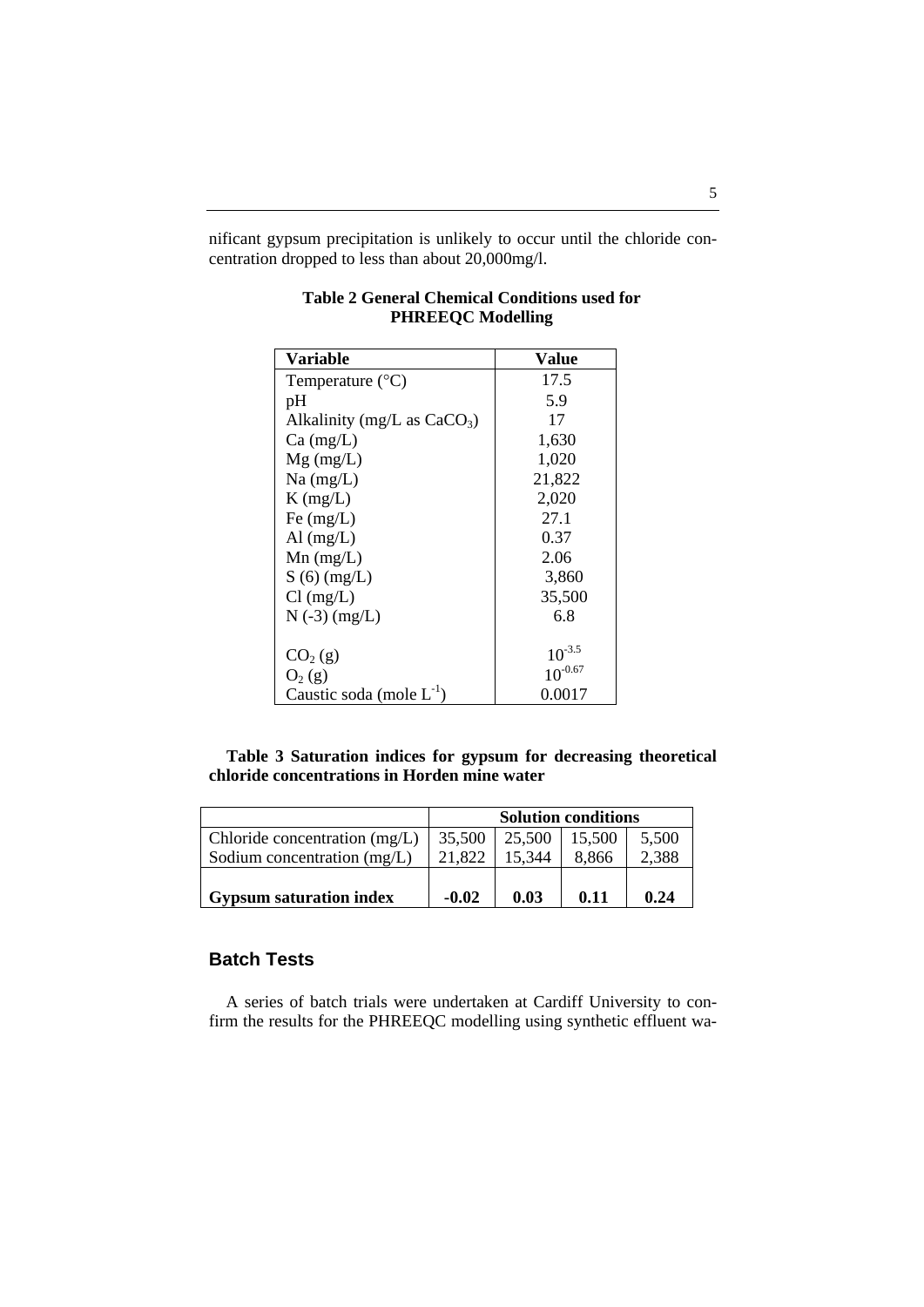ters created from mains tap water with the chemical composition shown in Table 4.

| Chemical         | Concentration |                 |  |
|------------------|---------------|-----------------|--|
| Sulphuric Acid   | $0.25$ mg/l   |                 |  |
| Iron II Sulphate | 100mg/l       | Fe              |  |
| Sodium Sulphate  | 3,500mg/l     | SO <sub>4</sub> |  |
| Calcium Chloride | $2,000$ mg/l  | Cа              |  |

**Table 4: Batch Trials- synthetic Mine Water Chemistry** 

The concentration of chloride in solution was increased by the addition of sodium chloride to give concentrations of 5,000 to 35,000 mg/l chloride in 5,000 mg/l increments.

A 1litre sample was tested in each test by adjusting the pH with the addition of a 10% NaoH solution to the target value of 8.5. This was held for a period of 30 minutes whilst concurrently vigorously mixing and aerating the sample. On completion of the test the solids were allowed to settle and were recovered and dried prior to analysis.

The results to the batch trials are presented in Table 5 and displayed in Figure 1.

| Target   | Final | Vol of      | Measured      | Mass of | Iron $%$ | Calcium     | Sulphate |
|----------|-------|-------------|---------------|---------|----------|-------------|----------|
| Chloride | pH    | 10%         | chloride con- | solids  | of Sol-  | $%$ of Sol- | $%$ of   |
| Conc.    |       | <b>NaOH</b> | centration    | (g)     | ids      | ids         | Solids   |
| (mg/l)   |       | added       | (mg/l)        |         |          |             |          |
| 3,545    | 8.47  | 9           | 4,000         | 6.92    | 1.44     | 11.55       | 48.69    |
| 5,000    | 8.50  | 9           | 6,000         | 6.46    | 2.20     | 13.87       | 45.02    |
| 10,000   | 8.46  | 8           | 11,500        | 5.12    | 2.12     | 11.78       | 38.96    |
| 15,000   | 8.46  | 9           | 20,000        | 4.59    | 3.66     | 8.73        | 29.38    |
| 20,000   | 8.56  | 8           | 25,000        | 14.80   | 2.33     | 9.71        | 27.92    |
| 25,000   | 8.50  | 8           | 30,000        | 7.40    | 1.97     | 11.53       | 30.98    |
| 30,000   | 8.53  | 8           | 35,000        | 7.75    | 1.98     | 4.74        | 35.67    |
| 35,000   | 8.50  | 8           | 40,000        | 6.05    | 1.24     | 9.28        | 9.96     |

**Table 5 Batch Test Results**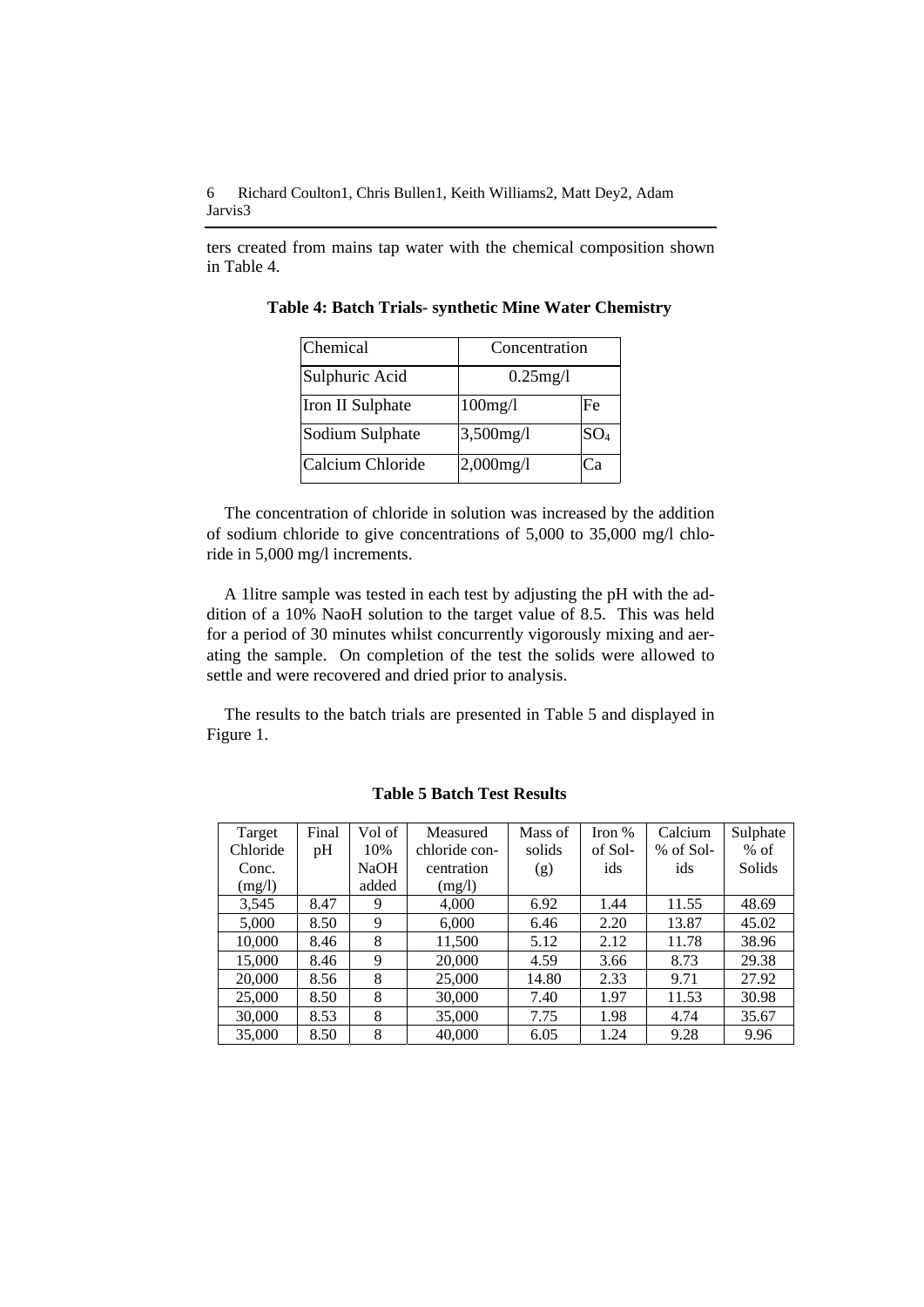

**Figure 1 Batch Test Variation in Sludge Calcium and Sulphate concentration** 



**Figure 2 Batch Trial Variation in Sludge Mass Generated** 

### 7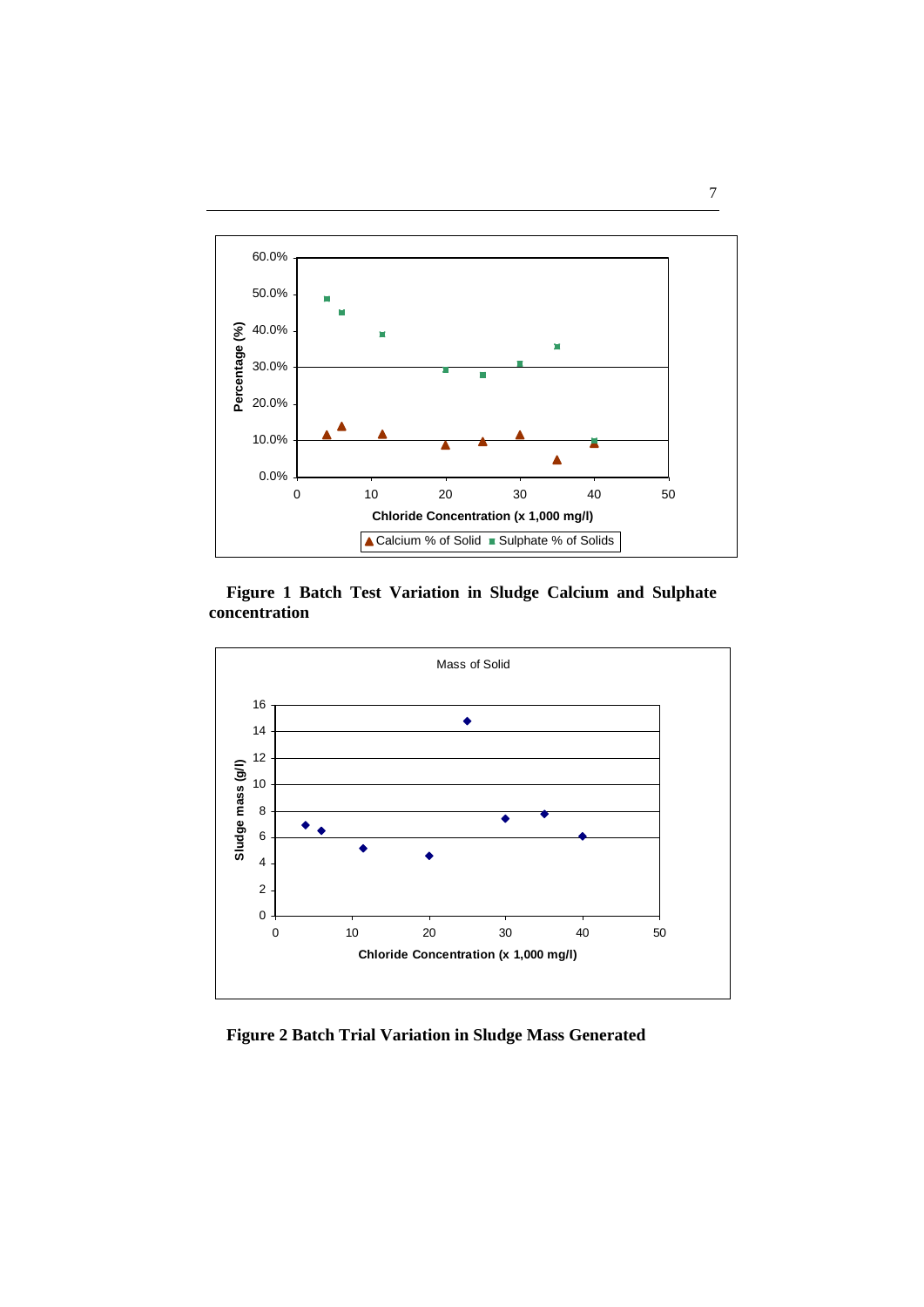Figure 1 indicates a general decline in the sludge sulphate concentration with increasing chloride concentration, with the exception of the results for chloride concentrations of 30,000 and 35,000mg/l. Figure 2 shows little variation in the mass of sludge generated except for the 25,000mg/l test which generated twice the sludge mass. Visual examination of the dried sludge samples revealed that:

- The lightest coloured sample was obtained from the 4,000 mg/l chloride concentration test. This had the highest sulphate content.
- The darkest sample was obtained from the 40,000mg/l chloride concentration test. This had the lowest sulphate content.
- The sludge from the 30,000 and 35,000mg/l chloride tests did not follow this trend as both samples displayed a light colour.

## **Pilot Plant Trials**

To confirm the design parameters for the Horden plant whilst treating highly saline mine water, pilot plant trials were undertaken using a synthetic solution comprising of seawater containing 100mg/l of dissolved iron, 2,000 mg/l of dissolved calcium, and 3,500 mg/l of sulphate.

The plant layout is shown schematically in Figure 3 and comprised;

- An influent water storage tank and feed pump
- Feed mixing chamber
- Stage 1 and II reaction vessels
- Flocculation chamber and a clarifier
- Ancillary equipment comprises sodium hydroxide and flocculant make-up, storage and dosing systems and air supply.

The plant was designed to treat a flow of 10l/hr and had 30 minutes retention in both the Stage I and Stage II reactors.

The performance of the pilot plant was assessed by monitoring; water quality, reagent consumption, and sludge settlement characteristics (settling velocity and settled sludge density). Additionally analyses of the recycle sludge samples were also routinely undertaken to confirm the iron and calcium content of the sludge.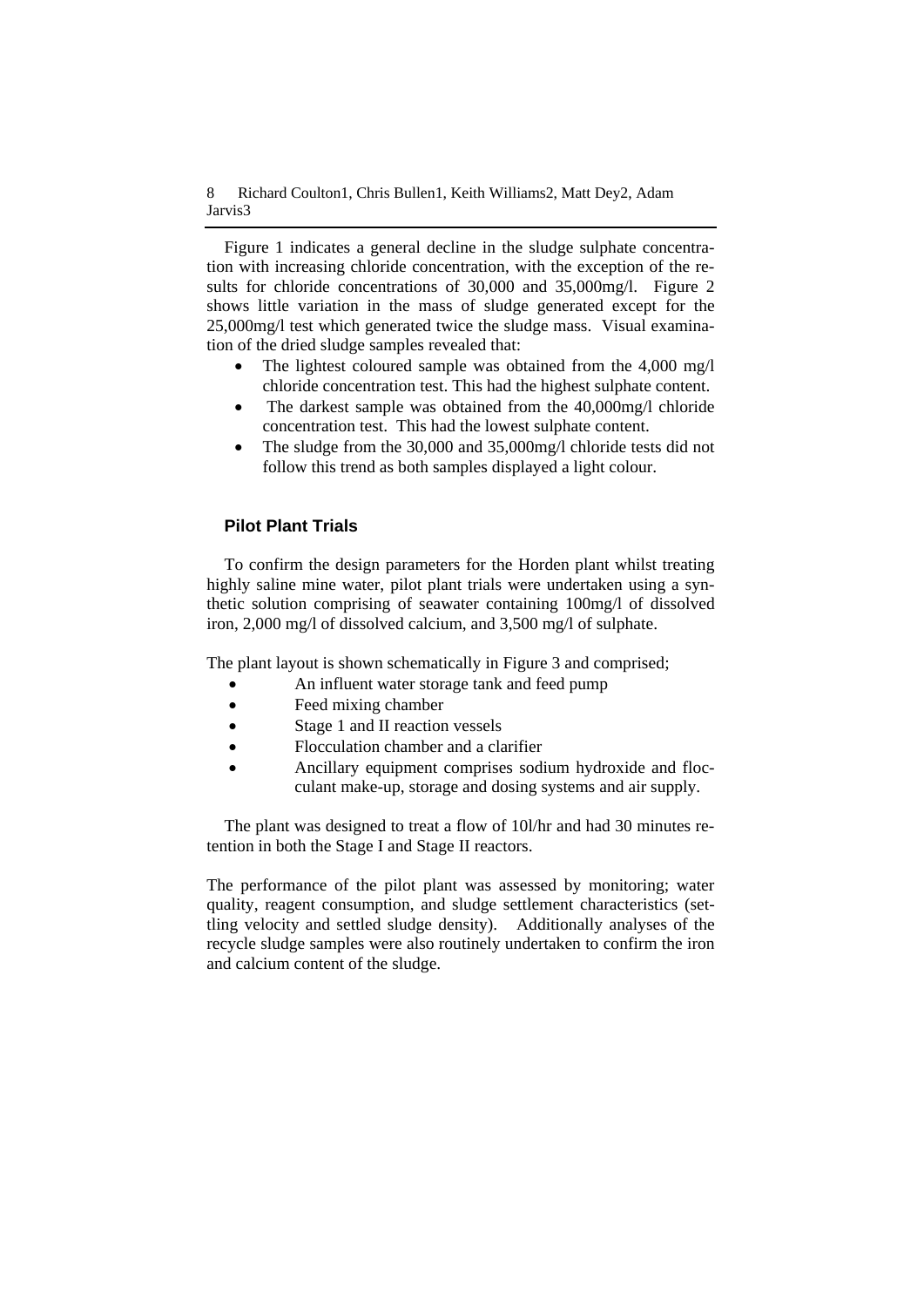

**Figure 3 Schematic Diagram of the Pilot Plant.** 

The pilot trial was run from the  $10^{th}$  Oct 03 to the 1<sup>st</sup> Nov 03 and during this period the average sludge composition was 31.6% iron, and 11.4% calcium. Analysis of the a sludge sample from the test (Table 6) reveals that despite the high sulphate and calcium concentrations in the feed (2,045 and 2,064mg/l respectively on  $12<sup>th</sup>$  Oct 2003), the sludge sulphate content was only 1.09%

|  |  |  | <b>Table 6 Pilot Plant Final Sludge Composition</b> |
|--|--|--|-----------------------------------------------------|
|  |  |  |                                                     |

| <b>Element</b>  | <b>Concentration</b><br>(mg/kg) |
|-----------------|---------------------------------|
|                 |                                 |
| Fe              | 30.7%                           |
| Ca              | 8.48%                           |
| SO <sub>4</sub> | 1.09%                           |
| OH              | 28.6%                           |
|                 | 14.3%                           |

9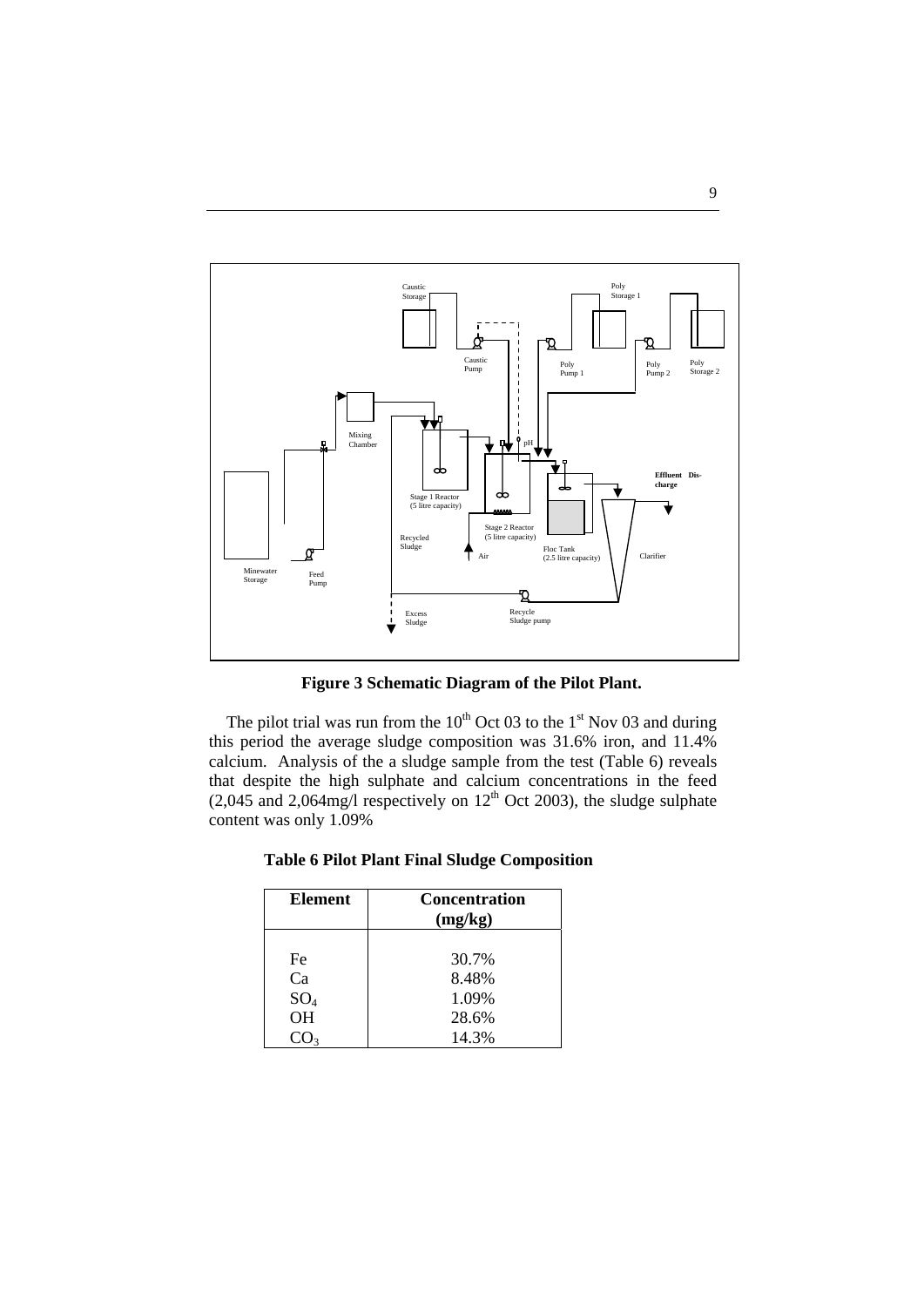10 Richard Coulton1, Chris Bullen1, Keith Williams2, Matt Dey2, Adam Jarvis3

The results from the above analysis indicate that little gypsum precipitation occurred, possibly due to complexing and/or suppression of calcium activity as a result of the high chloride concentration in the seawater.

### **Conclusions**

The results from the predictive analysis and test work undertaken on synthetic samples of saline mine water enabled the Horden Mine Water Treatment Plant to be designed solely on the basis of the amount of hydroxide sludge produced. Demonstrating that gypsum precipitation was not a significant risk had a large impact on the plant design. This allowed a substantial reduction in the size of the sludge recirculation, storage and dewatering systems and resulted in a significant reduction in the plant cost.